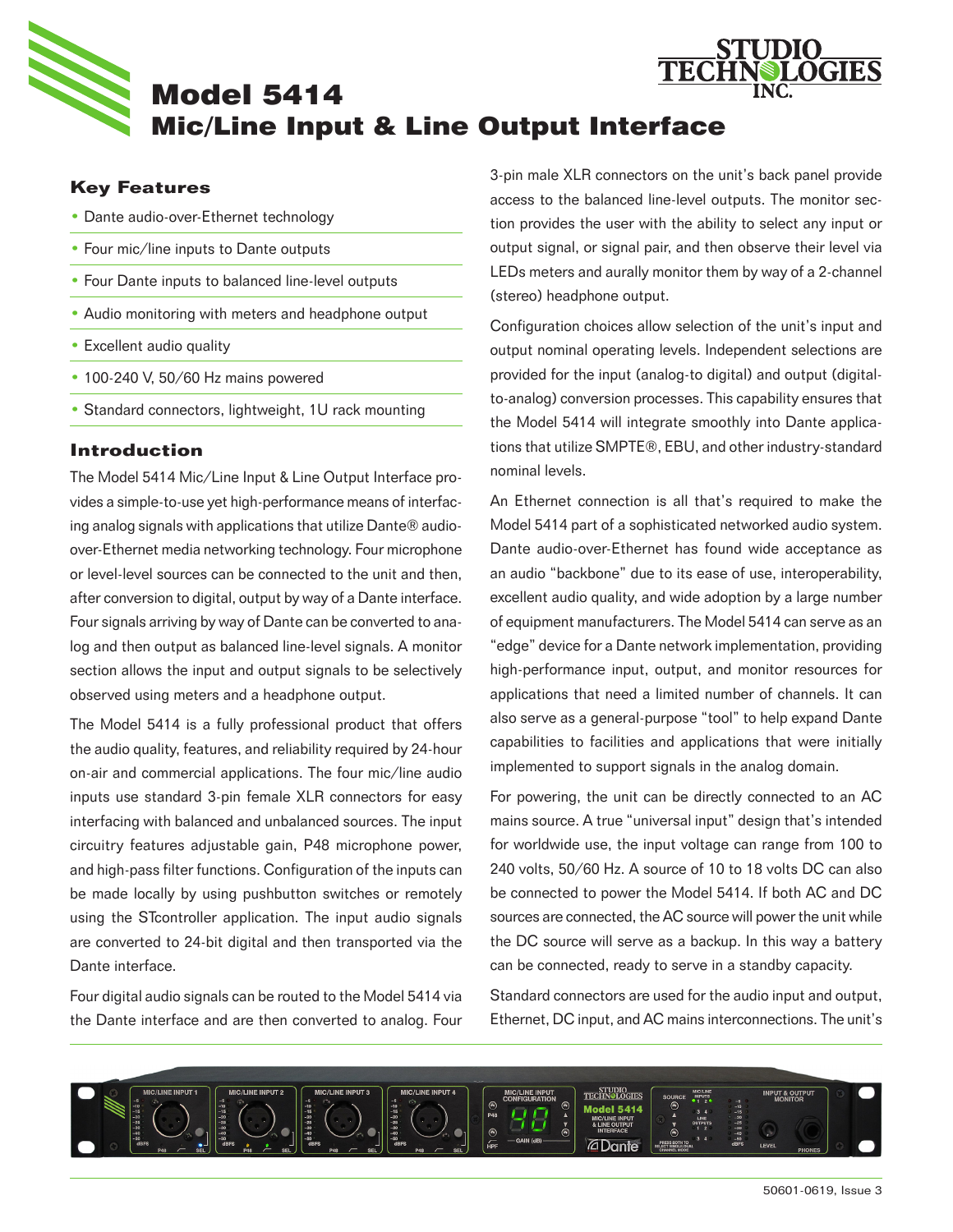

enclosure mounts in one space (1U) of a standard 19-inch rack enclosure and weighs less than four pounds (2 Kg).

## **Dante Audio-over-Ethernet**

Digital audio data associated with the Model 5414 is interfaced with a local area network (LAN) using Dante audio-over-Ethernet media networking technology. Status LEDs provide a real-time indication of Dante and LAN performance. A major benefit of using Dante to transport professional audio signals is its compatibility with standard Ethernet network implementations, including switches and routers. The Model 5414 supports digital audio signals with a sampling rate of 48 kHz and a bit depth of up to 24. This sampling rate was selected for optimal support of broadcast, production, industrial, and commercial applications.

The signals associated with the four mic/line input channels are converted to digital and then routed to transmitter (output) channels on the Dante interface. Four transmitter (output) channels from one or more associated Dante-enabled devices can be assigned to the Model 5414's receiver (input) channels using the Dante Controller application. These input signals are converted into analog and then sent to the line output circuitry.

The Model 5414 is compatible with the AES67 interoperability standard. In addition, the unit is compatible with the Dante Domain Manager™ (DDM) software application.

# **Applications**

The Model 5414 is a general-purpose mic/line input, line output, and monitoring device intended for a variety of audio and audio-for-picture applications that utilize Dante. It's suitable for use in demanding on-air broadcast and live-event applications that require both excellent audio performance and reliable operation. The rack-mounted unit is appropriate for installation in fixed locations, serving the needs of systems associated with stadium, worship, education, commercial, and government facilities. Its lightweight enclosure also makes it suitable for mobile and field uses.

The Model 5414 features an optimized set of controls and indicators that makes it simple and intuitive to use. With the unit's metering and monitoring resources it's easy for operators to obtain optimal performance. And by providing standard connectors for all inputs and outputs, along with powering from AC mains or 10-18 volts DC, setup can be completed in just a few minutes.

# **Mic/Line Inputs**

The Model 5414 provides four analog inputs that are compatible with microphone and line-level signals. The mic/line input circuitry allows the level of the connected sources to be boosted as required, converted to digital, and then output to an Ethernet network by way of Dante. Each mic/line input can be individually adjusted to meet the requirements posed by a wide range of sources. The choices can be selected either locally or by way of the STcontroller remote control software application.

Using two DIP switches, located on the unit's back panel, the relationship between the analog input level and the digital audio output level can be configured. Three choices are available which allow compatibility with SMPTE and EBU standards as well as another commonly utilized setting.

The preamplifier gain of each channel can be selected from among 20 values: 0 dB (line), 10 dB, and 19 through 70 dB in 3-dB steps. A source of P48 phantom power can be enabled to power condenser microphones. In addition, a high-pass filter (HPF) function can be enabled as required to reduce the presence of unwanted low-frequency content typically associated with hum, rumble, or wind noise.

Compatible signal sources include dynamic, ribbon, and phantom-powered condenser (capacitor) microphones. The extended gain range, up to 70 dB, allows microphones with low-sensitivity to perform correctly. The preamplifier gain settings of 0 dB and 10 dB were specifically included to support connection of balanced and unbalanced linelevel signals that are commonly provided by professional and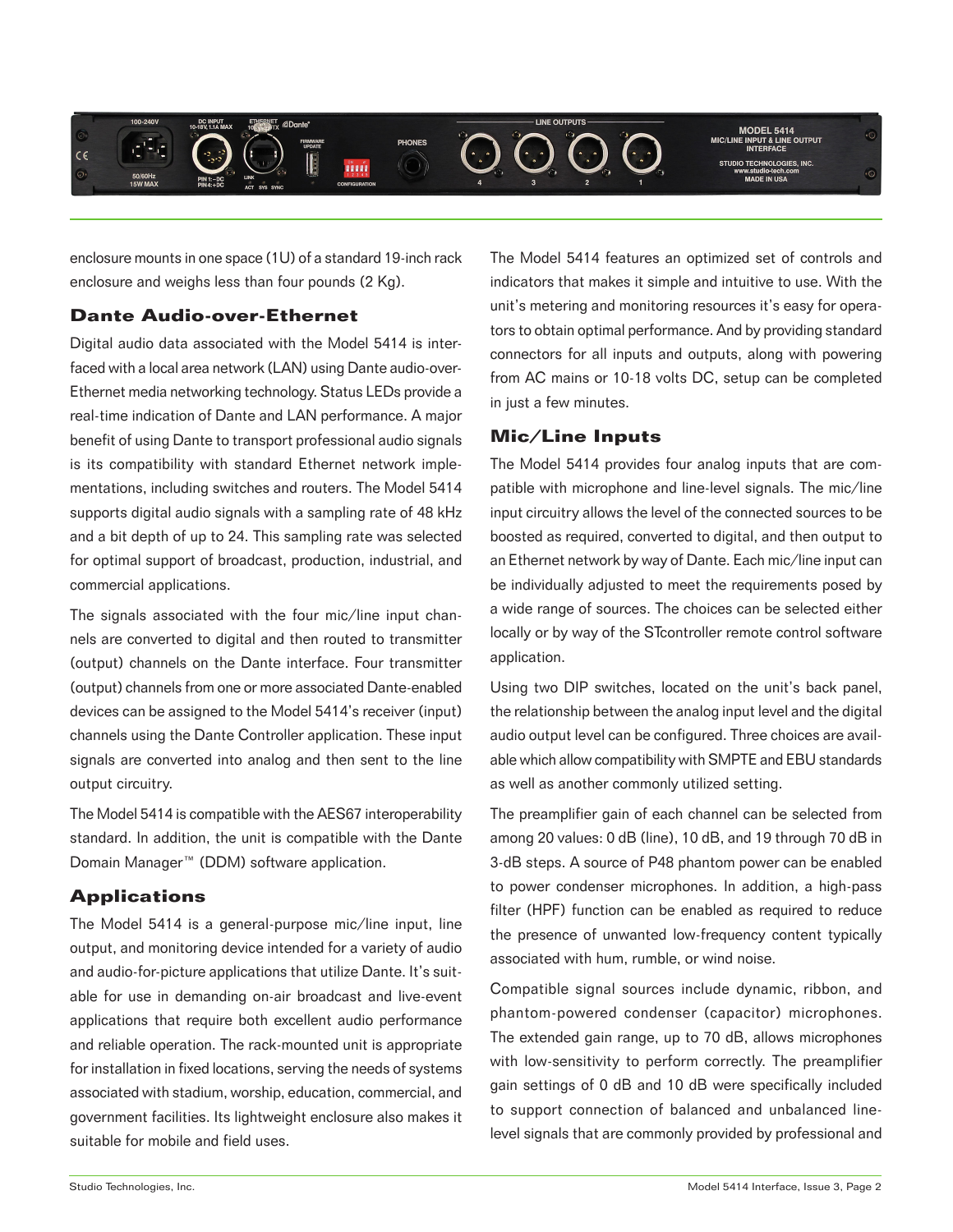semi-professional audio equipment. Typical nominal levels for these sources would be +4 dBu and –10 dBV, respectively. Devices providing these analog signal sources could include audio consoles, wireless microphone receivers, and broadcast playback equipment.

An 8-segment LED meter is associated with each of the four mic/line input channels. The meters are calibrated in dBFS which can assist users in optimizing the preamplifier gain settings so as to provide the best possible conversion from the analog to the digital domain. LEDs display the on/off status of the P48 and high-pass filter (HPF) functions. For frontpanel space efficiency the four mic/line input channels share a common configuration section which includes a 2-digit LED display and four pushbutton switches. The LED display allows the selected preamplifier gain of the mic/line input channels to be observed. The buttons allow rapid selection of the preamplifier gain as well as controlling the on/off status of the P48 phantom power and high-pass filter (HPF) functions.

The mic/line inputs are electronically balanced (differential), capacitor-coupled, and ESD (static) protected for reliable operation in a variety of demanding applications. Extensive filtering minimizes the chance that radio frequency (RF) energy will cause interference. The inputs are protected from damage should a moderate DC voltage be accidentally connected. The sum of these characteristics makes the mic/line inputs suitable for use in studio and mobile facilities as well as field-deployed environments.

The four 3-pin female XLR connectors associated with the Model 5414's mic/line inputs were specifically located on the front panel. This can eliminate the need for an external I/O or "patch" panel, allowing signal sources and their associated interconnecting cables to be rapidly connected as required. Rather than being "buried" in the back of a rack enclosure the Model 5414 provides convenient access to the mic/line input connectors and their associated configuration buttons, indicators, and displays. "Latchless" 3-pin female XLR connectors from Neutrik® are utilized to improve long-term reliability. Using friction, rather than a mechanical lock, to secure the mating connector helps to ensure reliable electrical connections while minimizing the chance of connector failure.

The audio performance of the Model 5414's mic/line inputs is very good. Low-noise, wide dynamic-range microphone preamplifier circuits ensure that input audio quality is preserved. The P48 phantom power source is extremely low noise, allowing optimal microphone operation and imparting little signal degradation. The outputs of the preamplifiers are routed to high-performance analog-to-digital conversion (ADC) sections that support a sampling rate of 48 kHz and a bit depth of 24. A precision voltage-reference integrated circuit helps the ADC circuitry perform highly accurate signal conversion. The audio signals, now in the digital domain, are connected to the Dante interface section where they are packetized and prepared for transport over Ethernet.

### **Line Outputs**

The Model 5414 provides four general-purpose analog linelevel output channels. Four receiver (input) channels associated with the unit's Dante interface serve as the audio sources. The Dante Controller application software will typically be used to select the sources which are provided by transmitter (output) channels on associated equipment.

Using two DIP switches, located on the unit's back panel, the relationship between the digital audio input level and the analog output level can be configured. Three choices are available which allow compatibility with SMPTE and EBU standards as well as another commonly utilized setting.

The line outputs are electronically balanced, capacitorcoupled, and ESD (static) protected. High-quality components, including the important digital-to-analog converters, are used to provide low-distortion, low-noise, and sonically excellent performance. Robust circuitry provides protection from damage should a moderate DC voltage be accidentally connected, something especially useful in broadcast applications. The line outputs are compatible with virtually all balanced and unbalanced loads with an impedance of 2 k ohms or greater.

## **Input and Output Monitoring**

A flexible yet easy-to-use monitor section offers the ability to listen to and visually observe the level of the audio signals that are associated with the four mic/line input channels and the four line output channels. A mode configuration choice allows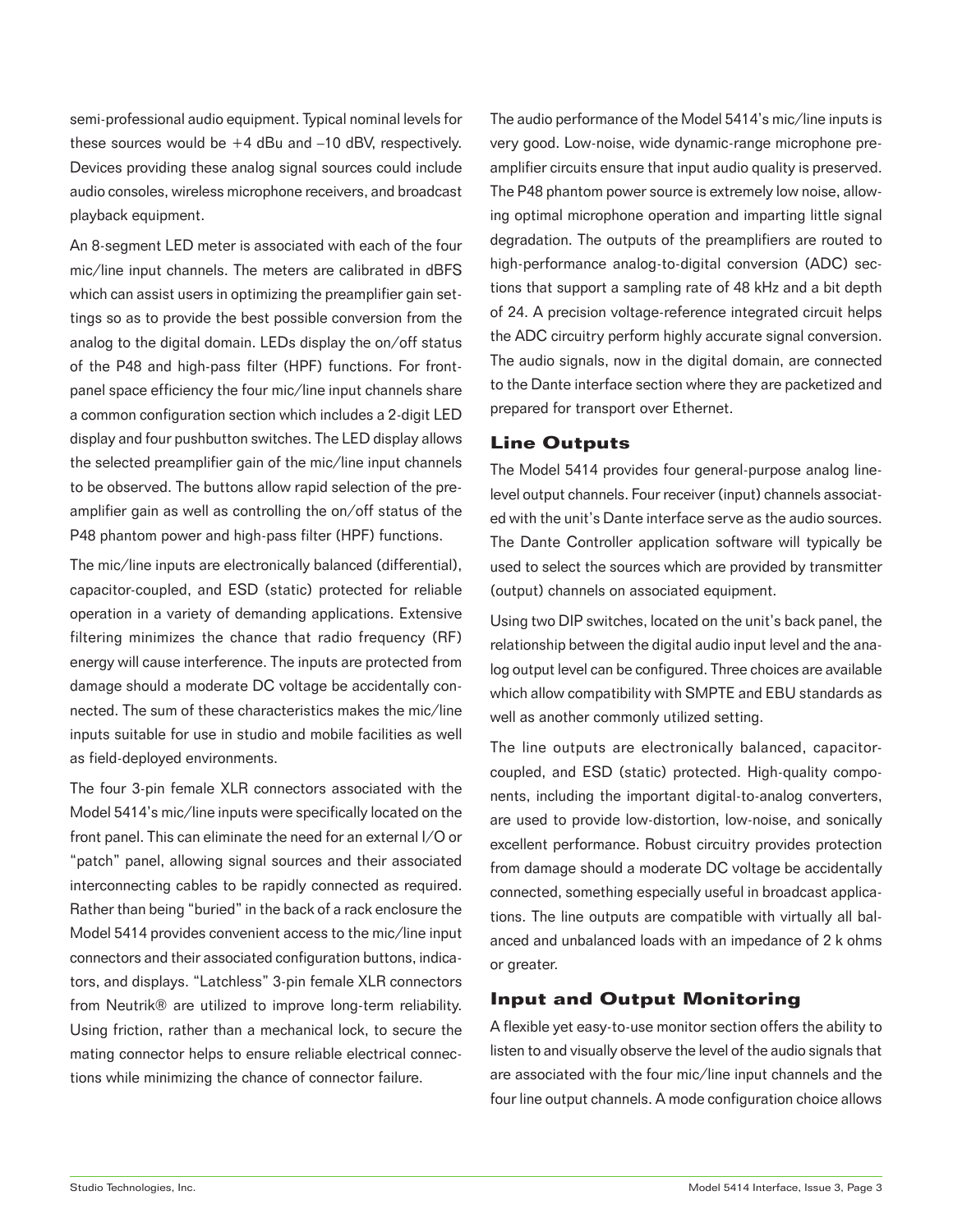monitoring of either a single audio channel or a pair of audio channels. This can be valuable when monitoring monaural or stereo (dual-channel) signals. A 2-channel analog output supports the connection of a pair of stereo headphones. For application flexibility the headphone output can also be interfaced with inputs on amplified loudspeakers or a power amplifier associated with monitor loudspeakers. A rotary control allows the level of the headphone output to be adjusted.

For convenience, two ¼-inch 3-conductor (stereo) phone jacks, one located on the front panel and one on the back panel, are provided. The same 2-channel signal is routed to both the front and the back headphone output jacks. However, whenever the front jack is utilized the jack on the back panel will automatically mute. This mute function can be useful when the jack on the back panel is being used to interface with inputs on loudspeaker systems. Automatic muting of the loudspeakers will occur whenever a pair of headphones is plugged into the jack on the front panel, a feature especially important for on-air applications.

Two 8-segment LED meters display the level of the signal or signals that are selected for monitoring. The meters are calibrated relative to the digital domain (dBFS), directly reflecting the signal level in the Dante transmitter (output) and receiver (input) paths.

## **Simple Installation**

The Model 5414 uses standard connectors to allow fast and convenient interconnections. 3-conductor male and female XLR connectors and 3-conductor ¼-inch jacks are used to interface with the analog input, analog output, and headphone output audio signals. The unit connects to a local area network (LAN) using a standard 100 Mb/s twisted-pair Ethernet interface. The physical interconnection is made by way of a Neutrik® etherCON RJ45 connector. While compatible with standard RJ45 plugs and patch cables, etherCON allows a ruggedized and locking interconnection method that's suitable for harsh or high-reliability environments. Three LEDs on the back panel display the status of the network connection and Dante interface.

AC mains power can be connected directly to the Model 5414 by way of a standard 3-pin detachable IEC C13 cord set; no external power supply is used. Having a "universal input," the AC mains power source can range from 100 to 240 volts, 50/60 Hz. A source of 10 to 18 volts DC can also be connected to power the Model 5414. This allows the unit to operate from a variety of battery and external DC power supply sources. The power input circuitry was carefully designed to allow simultaneous connection of both AC mains and DC power sources. In this scenario the AC mains source will power the Model 5414 while only an extremely small amount of current will be drawn from the DC source. Upon loss of AC mains power the DC source will, without interruption, begin to power the unit. Far from a simple diode "OR" circuit, this is a true "hot-swap" type design.

The light-weight aluminum enclosure mounts in one space (1U) of a standard 19-inch rack enclosure. The rack-mounting brackets ("ears"), located on the sides of the Model 5414's enclosure can be removed to assistant in achieving special mounting or installation requirements.

# **Future Capabilities and Firmware Updating**

The Model 5414 was designed so that its capabilities can be enhanced in the future. For example, at the time of the Model 5414's initial release the ability to remotely control operating parameters related to the mic/line input channels is not offered. But the unit's internal architecture is such that adding these capabilities in the future should be possible.

A USB connector, located on the unit's back panel, allows the application firmware (embedded software) to be updated using a USB flash drive.

To implement the Dante interface the Model 5414 uses Audinate's Ultimo 4-in/4-out integrated circuit. The firmware in this integrated circuit can be updated via the unit's Ethernet connection, helping to ensure that its capabilities remain up to date.